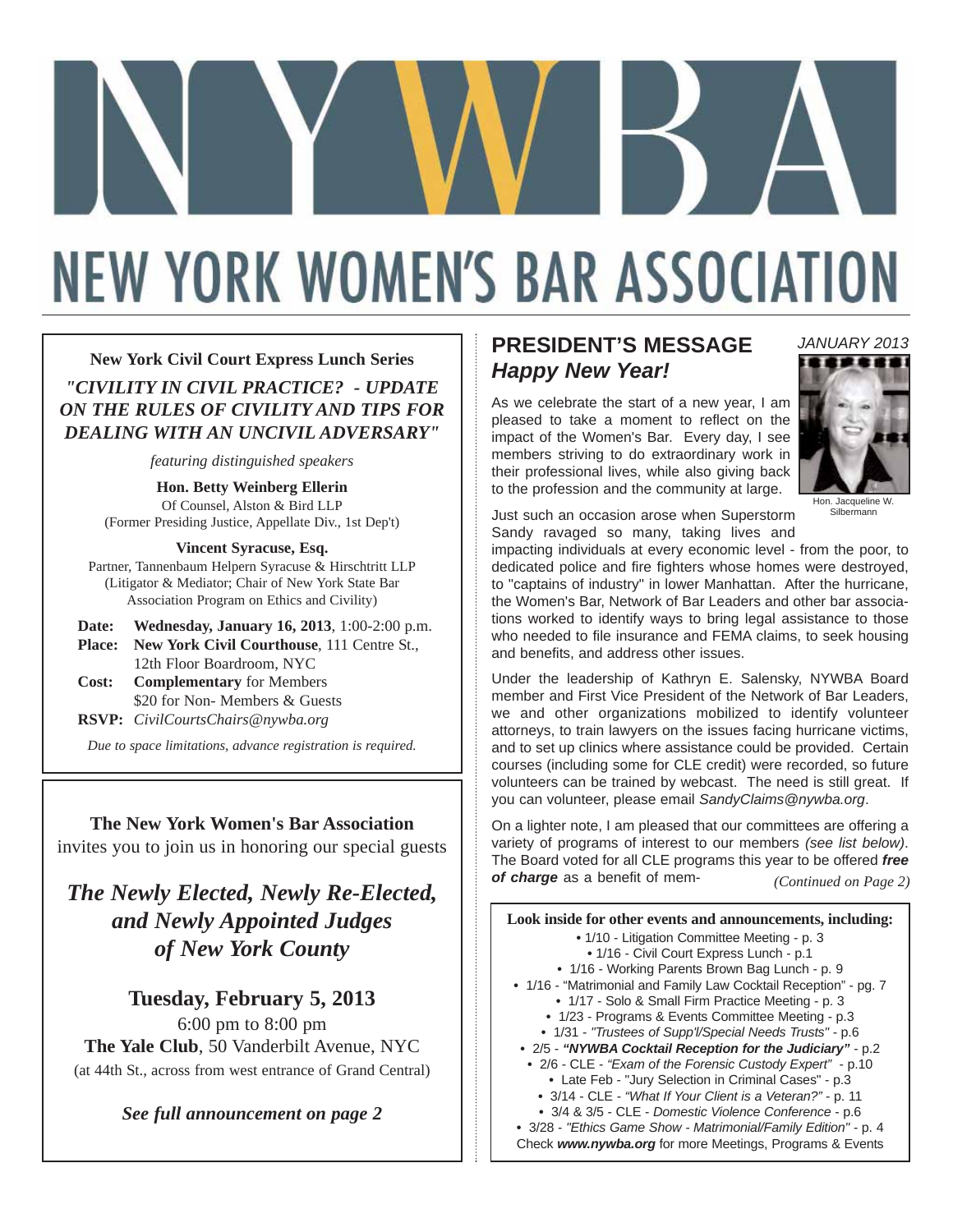*President's Message (Continued from Page 1)*

bership. It is my hope that members will be able to fulfill their entire CLE requirement for the year at no cost.

Speaking of membership, we are also coming up on the deadline to certify our membership to the statewide Women's Bar. Every member as of January 31st counts towards the number of votes NYWBA has at WBASNY next year, so I ask anyone who has not yet renewed to please do so before the end of January.

Finally, I would be remiss if I did not congratulate the NYWBA members who have been elected, re-elected or newly appointed as members of the judiciary, including Past President Lisa Sokoloff. Please join us in honoring all of these jurists at our annual *Judiciary Reception* on February 5, 2013 *(see announcement at left)*.



#### **NYWBA's Elder Law and Disabilities Committee Presents a CLE Program**

## *"Why Your Client's Status as a Veteran is Important to Your Client & Practice"*

featuring

#### *Felicia Pasculli, Esq., Certified Elder Law Attorney*

Asking clients "Are you or your spouse a veteran?" can help you identify clients and family members who may be entitled to receive important veterans' benefits, such as prescription drugs, medical coverage, pension benefits, and burial rights, to name a few. *(See article, pg.11)*.

At this CLE program, *Felicia Pasculli, Esq.*, an elder law practitioner and expert on veterans' benefits, will share her expertise and discuss eligibility guidelines for veterans' benefits and other information you can use to enhance your practice and qualify you to be accredited to practice before the Veterans Administration.

| Date:  | Thursday, March 14, 2013                        |  |
|--------|-------------------------------------------------|--|
| Time:  | 6:00 p.m. to 9:00 p.m.                          |  |
| Place: | Tarter Krinsky & Drogin LLP                     |  |
|        | 1350 Broadway (btw 35th and 36th), NYC          |  |
|        | Host: Amy Goldsmith                             |  |
| Cost:  | Free for NYWBA/WBASNY Members*                  |  |
|        | (\$50 for non-members)** (The Committee thanks) |  |
|        | NYWBA for helping to underwrite this program.)  |  |
| CLE:   | 3.0 MCLE Credits*** (Accreditation pending)     |  |
| RSVP:  | ElderLawChairsRSVP@nywba.org                    |  |

*Due to space limitations, advance registration is required.*

Membership: If you are not a current member, it's easy to join or renew using our secure online membership form at *www.nywba.org/Membership*.

**\*\* Financial Hardship Scholarships:** Full and partial scholarships are available based on financial need. For info, contact Amy B. Goldsmith, CLE Chair (*CLE@nywba.org*). All requests are confidential.

**\*\*\* CLE:** NYWBA is a chapter of the Women's Bar Association of the State of New York, an accredited CLE provider. Approval of CLE credit is pending in accordance with the requirements of the NYS CLE Board for the above-listed credit hours for established attorneys and as transitional credit hours for newly admitted attorneys.

**The New York Women's Bar Association** invites you to join us in honoring our special guests

*The Newly Elected, Newly Re-Elected, and Newly Appointed Judges of New York County* at a **Cocktail Reception**

> **Tuesday, February 5, 2013** 6:00 pm to 8:00 pm

**The Yale Club**, 50 Vanderbilt Avenue, NYC (at 44th St., across from west entrance of Grand Central)

**Cost: \$75 Members** (NYWBA & WBASNY) and **\$90 Non-Members** (paid in advance); *\$100 for all if paid at door* (space permitting)

- Note: No charge for NY County Judges who are newly elected, newly re-elected, or newly appointed; and for Justices of the Appellate Division, First Dep't and NY Court of Appeals Judges.
- **RSVP:** Space is limited, so RSVP promptly at *www.nywba.org/JudgesReception*

*We ask that all judges RSVP*, even if they are honorees, so we can account for all attendees.

**Sponsorship:** Law firms, companies and individuals are invited to make a donation to help support this event at any of the following sponsorship levels:

*Platinum (\$1,000) Gold (\$750) Silver (\$500)*

Sponsors will be entitled to free admission tickets (Platinum-3 complementary tickets, Gold-2 tickets, Silver-1 ticket) and will be acknowledged at the event, on our website, and in the NYWBA Newsletter.

**Info:** For questions or info, email Executive Director Karen Lu at *ED@nywba.org*  or call 212-490-8202.

### **Better Helpers, Inc.**

A New York State License Homecare Agency that provides Home Health Aides, Personal Care Aides (24 hours/7 days per week).

> Register and License Practical Nurses. Private pay and private insurance accepted.

Better Helpers, Inc. provides services in New York, Bronx, Kings, Queens, and Richmond counties.

> We are located at 401 Broadway, Suite 2001, N.Y.C. 10013 Please contact Sharon @ 212-431-8016 or email betterhelpers@verizon.net.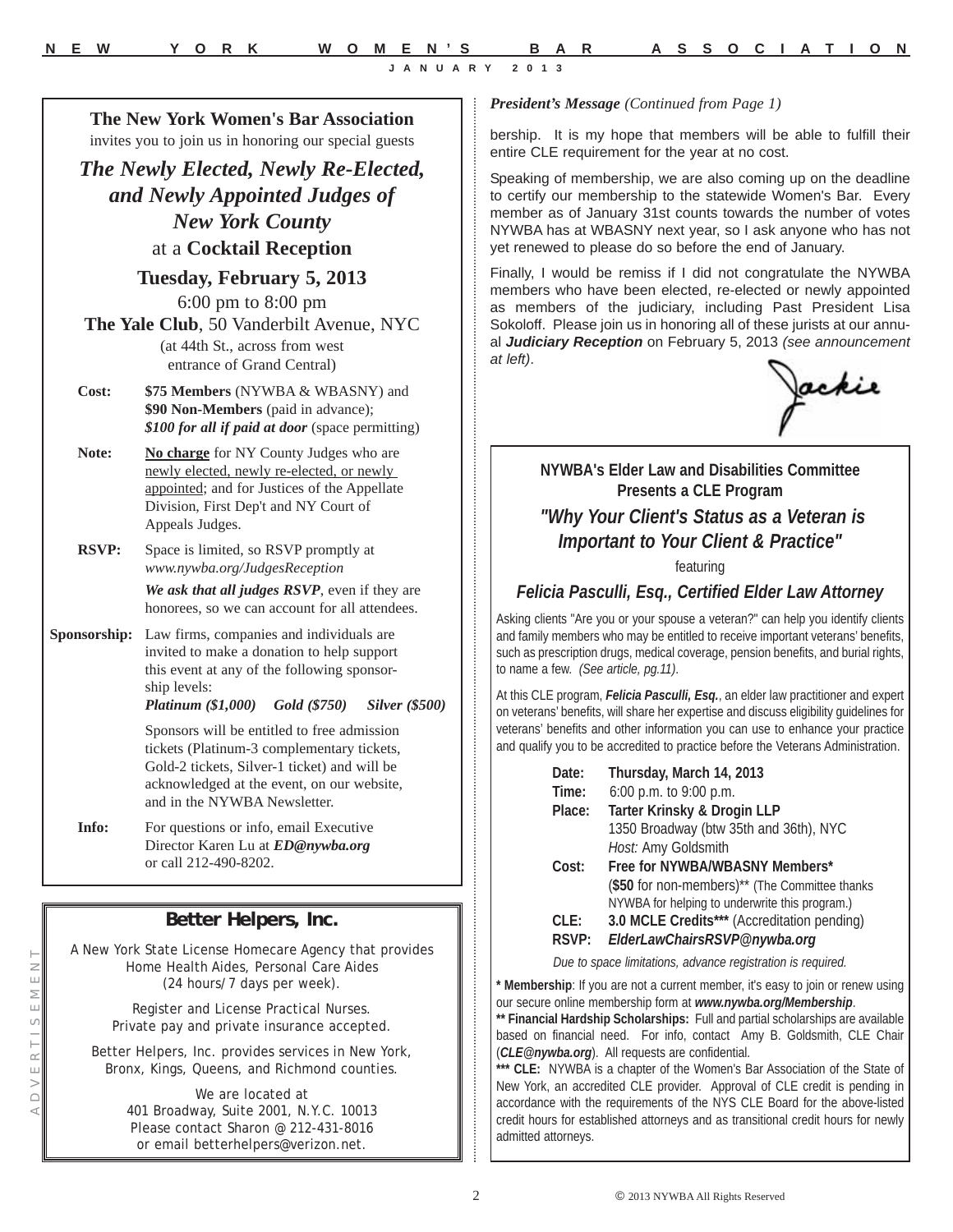## **COMMITTEE NEWS**

**•** The **Civil Courts Committee** will present a *Civil Court Express Lunch* on **January 16** at 1:00 p.m. (RSVP - *CivilCourtsChairs@nywba.org*; *see announcement, p. 1*).

**•** The **Criminal Law Committee** is planning a program on *"Jury Selection in Criminal Cases"* for late February, as well as programs on *"The Art of Cross-Examination," "The How to Guide to 440 Motions"* and *The Changing Padilla Landscape* for later in 2013. Email *CrimLawChairs@nywba.org* or check the web for more info, to join the Committee, or to volunteer to work on these programs.

**•** NYWBA and the **Domestic Violence Committee** are proud cosponsors of the *17th Annual Fordham Forum on Domestic Violence* (CLE Program), to be held on March 4 & 5 *(see announcement, p. 6)*. This year's forum focuses on national laws and policies, including the Violence Against Women Act, the Defense of Marriage Act, among others.

**•** The **Elder Law & Disabilities Committee** will present a program on **January 31** on the *"Role and Responsibly of Trustees of Supplemental / Special Needs Trusts" (see announcement p. 6)*. On **March 14**, the Committee will present a CLE program on *"Why Your Client's Status as a Veteran Can Be Important to Your Client and Your Practice" (see announcement on p. 2 and article on page 11.)* Members should consider making an application to practice before the Veterans' Administration in January, so the CLE credits earned at the March program will count towards your VA CLE accreditation. Planning is also underway for a CLE program in late April on *"The Basics of Medicaid Planning."* For details on these events or the Committee, email *ElderLawChairs@nywba.org*.

**•** The **Legislation Committee** is meeting on **January 8** at 6:00 p.m. at the Law Office of Amy Saltzman, 114 West 47th Street, 19th floor (between 6th and 7th), NYC. The Committee will review pending state and federal legislation and make recommendations to the NYWBA Board and WBASNY Legislative Committee on policy and legislative initiatives. RSVP - *Legislation@nywba.org*.

**•** The **Litigation Committee** will meet on **January 10** at 6:30 p.m. at Satterlee Stephens Burke LLP, 230 Park Avenue (between 45th & 46th), Suite 1130, NYC. The Committee will discuss plans for programs, events and activities in 2013. RSVP - *LitigationChairs@nywba.org*.

**•** The **Matrimonial and Family Law Committee** will hold a free *Cocktail Reception* on **January 16** at 6:00 p.m. *(see announcement, p. 7)*. The Committee's regular meetings are on the first Wednesday of each month at 6:00 p.m. at Blank Rome, LLP, 405 Lexington, NYC (at 42nd St.). RSVP - *MFrsvp@nywba.org*. On February 6, the Committee will present a CLE program on the *"Examination of the Custody Forensic Expert as Attorney for the Child" (see announcement, p. 10)*. Other programs are being planned for March 6, April 3, May 1 and June 5.

# **WELCOME NEW MEMBERS**

Judith A. Ackerman Elisheva Ackerman Jennie S. Berman Elizabeth C. Berretta Chelsea J. Beser Margo Blair Jeannine R. Cahill Anouk Danan Erin Dennis Kaitlin S. Doran Alexis M. Downs Catherine R. Fenoglio Shira Y. Galinsky Diana M. Haladey Alexandra Heicklen Jasmine C. Hernandez

Robin LoGuidice Kashima A. Loney Rena Malik Susan Mauro Sara Miller Lindsey Powers Francine Prewitt Kristen M. Ramos Lauren A. Rieders Carol R. Sharpe Jasmine H. Silver Leslie A. Stroth Gail Torodash Lara E. Veblen Denille Wachtenheim

# **SUSTAINING MEMBERS**

With their generous contributions, our sustaining members make it possible for us to accomplish so much more. We honor and thank them for their support.

> Robin LoGuidice Hon. Leslie Crocker Snyder Andrea R. Ziegelman

# **NOTES ON MEMBERS**

*Has something noteworthy happened to you or another member? Send your news to Newsletter@nywba.org.*

**•** The **Programs & Events Committee** will meet on **January 23** at 6:00 p.m. at the Law Offices of Jennifer Brown, 570 Lexington Avenue (between 50th & 51st), Suite 1600, NYC, to make plans for additional 2013 events. RSVP - *Events@nywba.org*.

**•** The **Solo and Small Firm Practice Committee** will meet on **January 17** at 8:30 A.M. to continue their discussion on members' website bios and related marketing materials. Bring ten copies and get insights and ideas to enhance your practice. For details & RSVP - *SSFChairs@nywba.org*.

**•** The **Trusts and Estates Committee** is co-sponsoring a program on **January 31** with the Elder Law & Disabilities Committee on the *"Role and Responsibly of Trustees of Supplemental / Special Needs Trusts" (see announcement, p. 6)*. For Committee info, email *TEChairs@nywba.org*.

**•** The **Working Parents Committee** will host a brown bag lunch on **January 16** at 12:30 p.m. *(see announcement p. 9)*, when members will discuss topics of interest and make plans for 2013. RSVP - *WPChairs@nywba.org*.

**•** Check the **NYWBA Calendar** *(www.nywba.org/calendar)* for the latest info on Committee meetings, programs & events.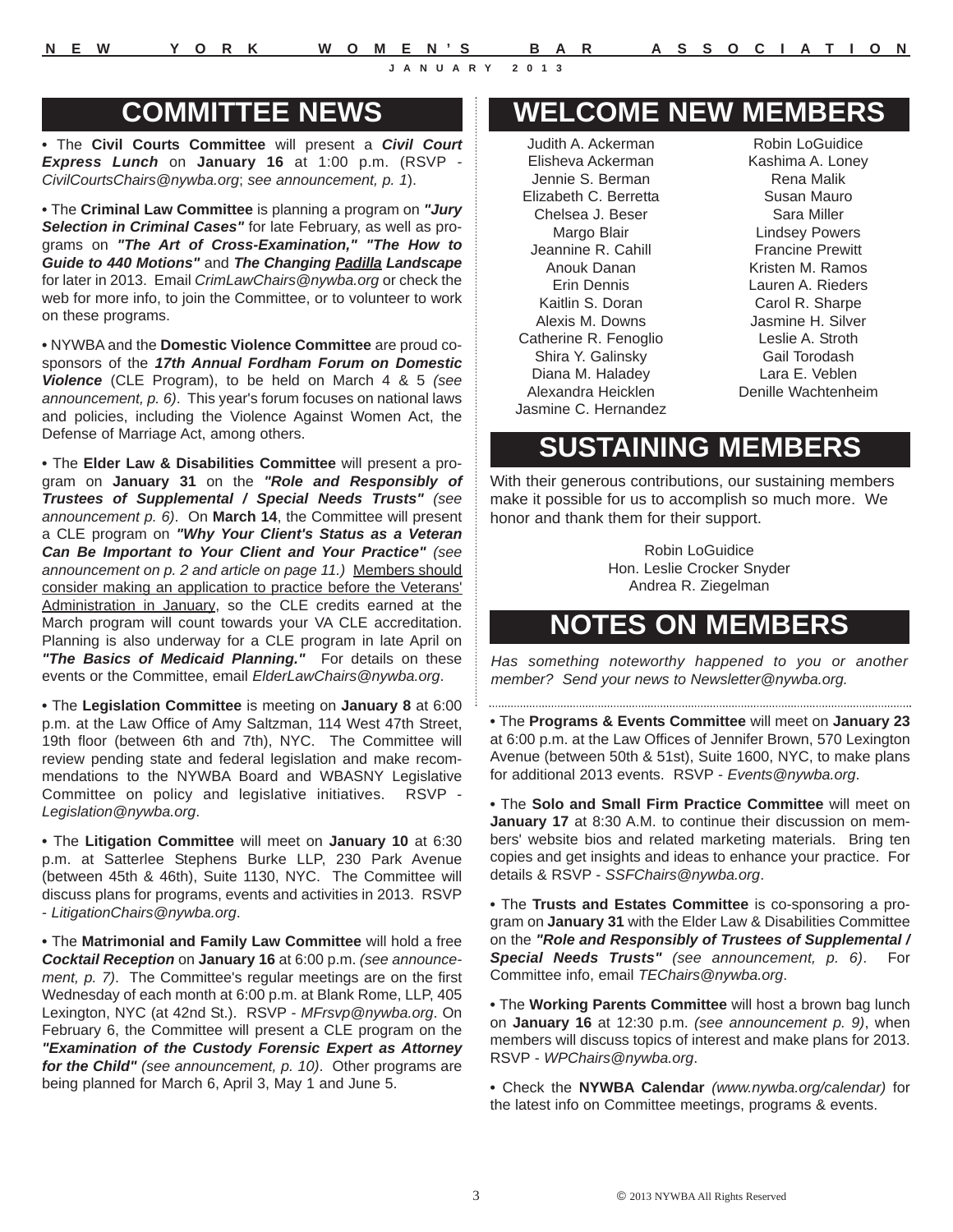## **MEMBERS LAUGH AND LEARN AT NYWBA "ETHICS GAME SHOW" CLE PROGRAM** *By Julie Hyman and Elizabeth A. Bryson*

Who knew that you could have so much fun while attending a CLE program on ethics? Members and guests found out at the terrific *"Ethics Game Show"* presented by the NYWBA on December 6, 2012.

Participants had the opportunity to hear about some of the craziest cases involving ethics issues from across the country. After each scenario was presented, they were shown multiple-choice answers and asked to ponder which of four possible choices best described the outcome of the case (or the consequences for the lawyer accused of wrongdoing, or the relevant professional responsibility principles that influenced the outcome, etc.).

While everyone had the opportunity to vote on the answer they thought was correct (with a show of hands), matters were made even more exciting because four audience members volunteered to actually "compete" for prizes by answering the questions in front of the whole crowd. Many thanks to audience members *Debra S. Cohen*, *Robert C. Epstein*, *Margo Blair* and *Diana M. Haladey* for being such good sports and showing exactly how challenging ethical decisions can be in these real-life scenarios.

The evening was organized and hosted by *Jeremy R. Feinberg, Esq.*, who is the Statewide Special Counsel for Ethics and the Commercial Division at New York's Office of Court Administration. He is a regular speaker on professional responsibility, is the Chair of the New York City Bar's Committee on Professional Ethics, and serves as an adjunct professor at Columbia Law School.

Mr. Feinberg was ably assisted by a distinguished panel of experts, including *Muriel Gennosa*, Appellate Division, Second Department; *Barbara Hamilton*, Legal Aid Society; *Nicole Hyland*, Frankfurt Kurnit Klein & Selz, PC; and NYWBA Board member *Catherine M. Foti*, Morvillo, Abramowitz, Grand, Iason, Anello & Bohrer, P.C. The members of the panel took turns describing each scenario and then discussing the legal and ethical principles involved in each decision.

It was an amazing event, and everyone had a great time while learning important lessons. All participants also earned two CLE credit hours in Ethics.

Thanks to the NYWBA Board of Directors and a grant from the bequest given to the New York Women's Bar Association by our late Founder and Past President Hon. Florence Perlow Shientag, the program was *free* for members. (Non-members paid \$50.) Participants also had the opportunity to enjoy light refreshments and network among themselves and with the panelists before and after the program.

NYWBA thanks the distinguished panel for presenting such a stimulating and thought-provoking program. We also thank *Newman Ferrara LLP* for hosting this event in its conference center at the firm.

We are delighted to announce that Mr. Feinberg has agreed to present another edition of the *"Ethics Game Show"* for Women's Bar members later in 2013. Details will be published soon.

In the meantime, members may want to consider attending the *"Ethics Game Show: Matrimonial and Family Law Edition,"* which will be held on March 28, 2013 at the Practicing Law Institute, or the *"Ethics Game Show: e-Discovery Edition,"* an "on demand" webcast that will be available from PLI on May 4, 2013. (For details, go to "*www.pli.edu.*")

*Julie Hyman, Esq. is a Vice President of the NYWBA and has a solo matrimonial and family law practice, handling trials and appeals. Elizabeth A. Bryson, Esq. is litigator and appellate attorney and a Past President and current Director of the NYWBA.*



*Distinguished Panelists Muriel Gennosa, Barbara Hamilton, Jeremy Feinberg, Nicole Hyland, and Catherine M. Foti*





*Audience members, Game Show Contestants (front row), and CLE Chair Amy Goldsmith (at right)*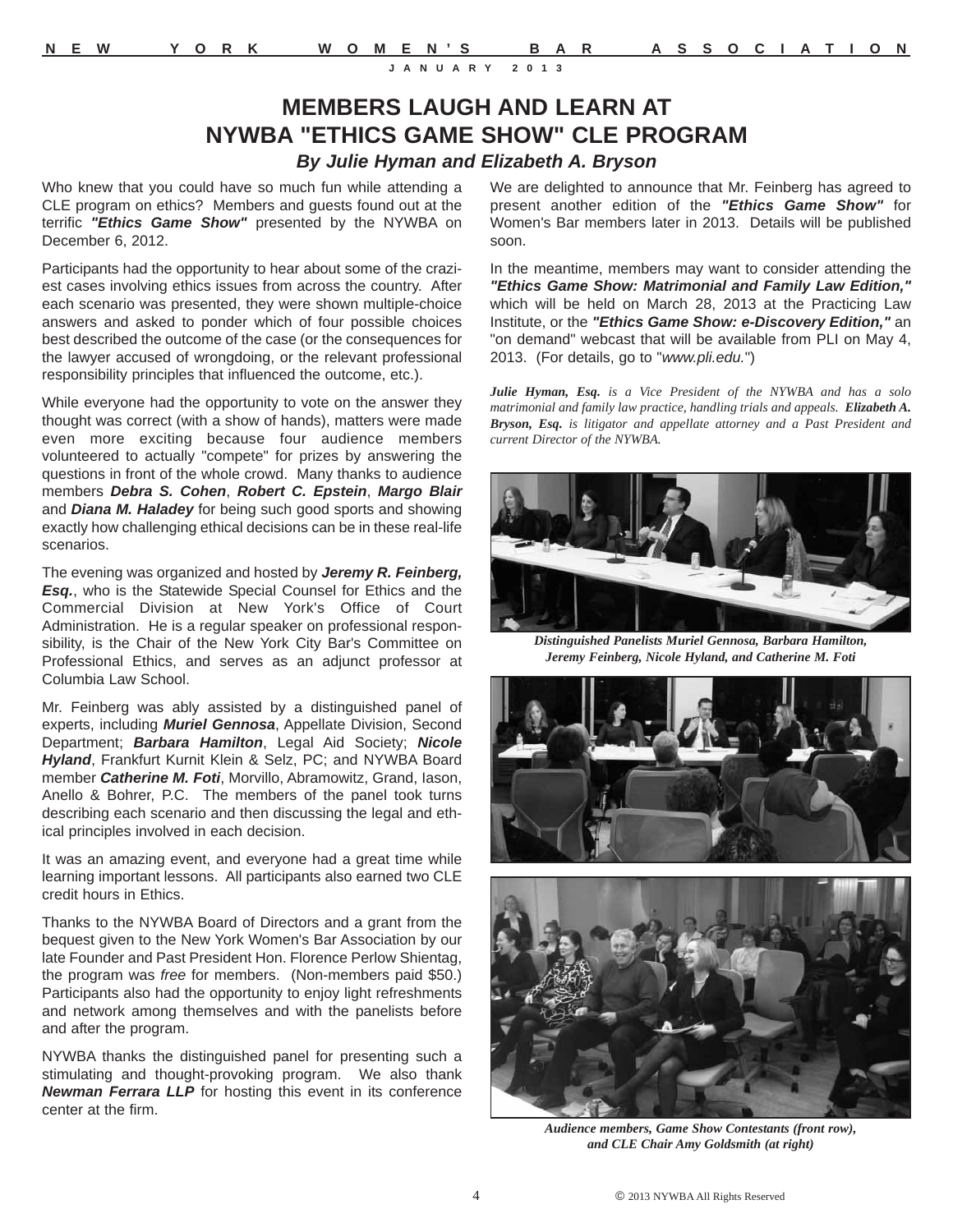## **MENTORING CIRCLES RECEPTION**

#### *By Andrea Vacca and Elisheva Ackerman*

On November 29, 2012, approximately 45 members of the New York Women's Bar Association's Mentoring Circles met for their fourth annual reception, which was held at the offices of Covington & Burling, LLP in the *New York Times* building. The event featured a spirited discussion about women's experiences with discrimination in the workplace, led by *Lynn Povich*, author of *The Good Girls Revolt: How The Women of Newsweek Sued Their Bosses and Changed the Workplace*, and *Harriet S. Rabb*, who was one of the attorneys who represented the women in the *Newsweek* case. Ms. Rabb was also the first woman Dean at Columbia Law School and is currently the Vice President and General Counsel of Rockefeller University.

Ms. Povich opened the discussion by recounting the background of the 1970 *Newsweek* suit, including her own role in the suit and how she worked her way through the ranks of *Newsweek* to eventually become senior editor. Ms. Rabb followed by explaining the status of gender discrimination cases in and outside media organizations at the time.

Ms. Povich and Ms. Rabb then opened the floor to questions and comments from the audience. The in-depth conversation followed the general theme of covert discrimination in the workplace, and how such discrimination has shifted from the 1970's to the present. The audience and moderators discussed the many ways in which opportunities for and treatment of women in the workplace have improved over the years, and noted the areas that still need improvement, including the importance of erasing the stigma of parenting from the workplace. Members of the audience suggested that to create a more positive attitude on the part of employers toward a flexible work-home balance, men - as well as women - should be encouraged to prioritize familial obligations. The ideal result would be that demanding a fulfilling family life in addition to a productive work life would become the norm across the board, rather than a negative factor associated primarily with female employees. As Ms. Povich noted, the work-family balance should be a co-ed issue rather than a women's issue. An additional way to even the playing field between men and women in the workplace, according to Ms. Povich, would be to encourage a flat fee structure in firms. Not only is the flat fee preferred by clients, it would also eliminate the traditional race to partnership based on billable hours. As a result, both women and men would have more flexibility in balancing their jobs and families.

Audience members also discussed their own experiences with discrimination in the workplace. Experiences ranged from denials of pay increases and promotions due to a high-earning spouse, to comments from co-workers on a woman's decision to change her name after marriage and eventually have children. Those who experienced these types of gender discrimination responded by actively changing their circumstances and often leaving their firms in favor of other venues that provided more flexibility for a healthier work-life balance. Ms. Rabb encouraged all women experiencing gender discrimination in the workplace to change the environments in which they work instead of remaining in jobs where they feel discriminated or leaving the practice of law altogether. The legal profession is a great one,

Ms. Rabb said, so women should find a way to do it without compromising their standards.

The Mentoring Circles Committee thanks Lynn Povich and Harriet Rabb for graciously providing their time; Covington & Burling, LLP for providing us with a beautiful meeting space in which to hold the reception; the New York Women's Bar Association Foundation for generously providing a grant that helped cover a significant portion of the costs of the program; and the NYWBA Board for underwriting other program costs. As a result of all this generosity, our Mentoring Circles program is off to a great start for the year, and our members are continuing to build what will be the foundation for many fulfilling professional and personal relationships.

*Andrea Vacca is Co-Chair of the Mentoring Circles Committee and a member of the NYWBA Board of Directors. Ms. Vacca practices matrimonial and family law and works to achieve amicable resolutions through the use of settlement, collaborative law, and mediation.* 

*Elisheva ("Ellie") Ackerman is a member of the NYWBA and the Mentoring Circles Program. She graduated from Fordham University School of Law in 2012 and is awaiting admission to the bar. She is an associate at Andrea Vacca, P.C.*



*Mentoring Committee Co-Chair Randy Shapiro chats with speaker Lynn Povich (l-r)*



*Member Susan Jill Hochberg, NYWBA Director Myra L. Freed, and member Judith Rifkin (l-r)*

*NYWBA Director & Committee Chair Deborah G. Rosenthal, Committee Chair Kim F. Trigoboff, and member Dena Ebright (l-r)*

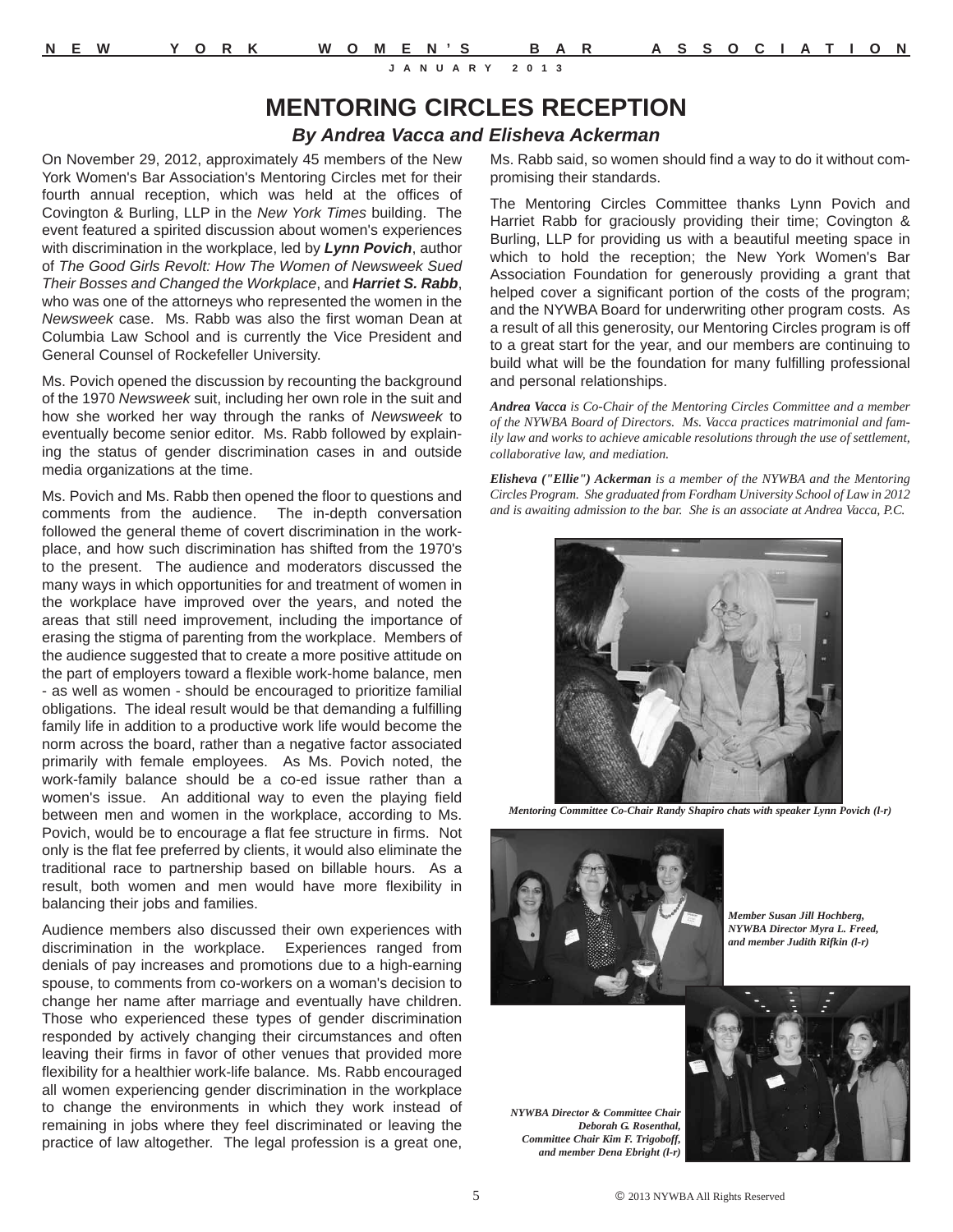#### *"Criminal Law 101: A TO V (Arraignment to Verdict)" By Amanda Ambrose*

On November 20, 2012, the NYWBA's Criminal Law Committee, the Committee on Cooperation Among Bar Associations, and the Students and New Lawyer's Committee hosted a criminal law program titled *"Criminal Law 101: A to V - Arraignment to Verdict."* The program was organized by Kathryn Salensky, Co-Chair of the Criminal Law Committee, and Amanda Ambrose, a Committee member.

We had a great turnout at Newman Ferrara, LLP, which provided a gorgeous view of Manhattan and wonderful food for our guests. The three panelists, *Kerry O'Connell*, *Justine Olderman* and *Julia Kuan*, engaged in a lively discussion, and each was excited and eager to share the best approaches to practicing criminal law.

As a fairly new attorney, I was excited to help organize this event and to meet our panelists, each whom has handled high profile press cases. The panel took a step-by-step approach to guiding attendees through the process a criminal case undergoes from beginning to end. The panelists provided instruction and inspiration for new lawyers like myself, with their personal accounts of how criminal court works. They also provided insights on ways to work with clients and witnesses.

In law school, we all learned the law, but few learned what to say at an arraignment proceeding. The speakers filled in the gap between law school and real-world practice and unveiled the mysteries of what happens when a case comes across your desk.

The panelists' backgrounds were also impressive:

- **•** *Kerry O'Connell* began working at the Manhattan District Attorney's Office in the Sex Crimes Bureau, and became the Chief of the Family Violence and Child Abuse Bureau. She has handled numerous highprofile cases and currently serves as the Bureau Chief in the Manhattan District Attorney's Trial Division.
- **•** *Justine Olderman* is currently the Managing Attorney of the criminal defense practice of Bronx Defenders. Her holistic approach to criminal defense has gained her national attention.

**•** *Julia Kuan* began working as a staff attorney at the Legal Aid Society in the Criminal Defense Division. She later worked at the Appellate Division, First Department and the New York Court of Appeals. In 2000, she became a supervising attorney at Bronx Defenders. She has since started her own firm, Romano & Kuan, PLLC, where she concentrates her practice on criminal and §1983 civil rights litigation.

The panelists drew from specific cases to exemplify what their practice was like as they worked on cases from start to finish. Ms. O'Connell discussed seeking justice for victims and their families. She described the look on the victim's face when a guilty verdict is handed down, and the motivating effect it has on her to continue to advocate for the victims of crimes. She also discussed some of her high profile cases, including the first-degree murder conviction of a defendant charged with killing a police officer in the line of duty.

Ms. Olderman described the way she prepares defense cases for indigent clients, and the challenges presented to an attorney when a client does not have money to pay for even the most basic aspects of a case. She described how something as simple *(Continued on Page 10)*

#### **NYWBA Elder Law & Disabilities Committee and Trusts & Estates Committee present:**

#### *"Role and Responsibilities of Trustees of Supplemental / Special Needs Trusts"*

#### *featuring Sylvia Di Pietro, Esq.*

*Distinguished Guardianship and Trusts & Estates Litigator*

Ms. Di Pietro will discuss the responsibilities of trustees of Supplemental/Special Needs Trusts ("SNTs"), both with respect to SNTs established under Article 81 or Article 17A guardianships, and to SNTs established pursuant to an infant compromise order. Please bring your questions!

> **Date: Thursday, January 31, 2013 Time:** 6:00 p.m. to 7:30 p.m. **Place:** TBA (check website for details) **Cost:** No Charge for NYWBA members *Light refreshments will be served.* **RSVP:** Email *ElderLawRSVP@nywba.org (Space is limited, so register ASAP*)

> > *NYWBA and its Domestic Violence Committee are proud sponsors of*

**The 17th Annual Fordham Forum on Domestic Violence (CLE Program)**

### *"Beyond the Big Apple - Responding to National Laws and Policies"*

**Monday & Tuesday, March 4 & 5, 2013** 9:00 a.m. to 5:00 p.m. (12 CLE Credits)

**Fordham University School of Law** 140 West 62nd Street, NYC

(between Columbus & Amsterdam Avenues)

#### **Keynote Speaker** *Honorable Susan B. Carbon*

Justice of the New Hampshire Circuit Court (Former Director, Office of Violence Against Women, United States Department of Justice)

Topics will include the Violence Against Women Act, Defense of Marriage Act, Americans with Disabilities Act, Technology, and New Community Responses, among many other issues.

- **Cost: \$165** Full conference (both days) **\$110** - One conference day
- **CLE:** This program is appropriate for newly admitted and experienced attorneys and is approved for up to 12 transitional and nontransitional credit hours. Fordham's financial aid policy for accredited CLE programs applies.
- **RSVP:** For details and to register, go to the NYWBA website at *http://www.nywba.org/calendar/ calendar.cgi?month=3&year=2013&view =Event&event\_id=666.*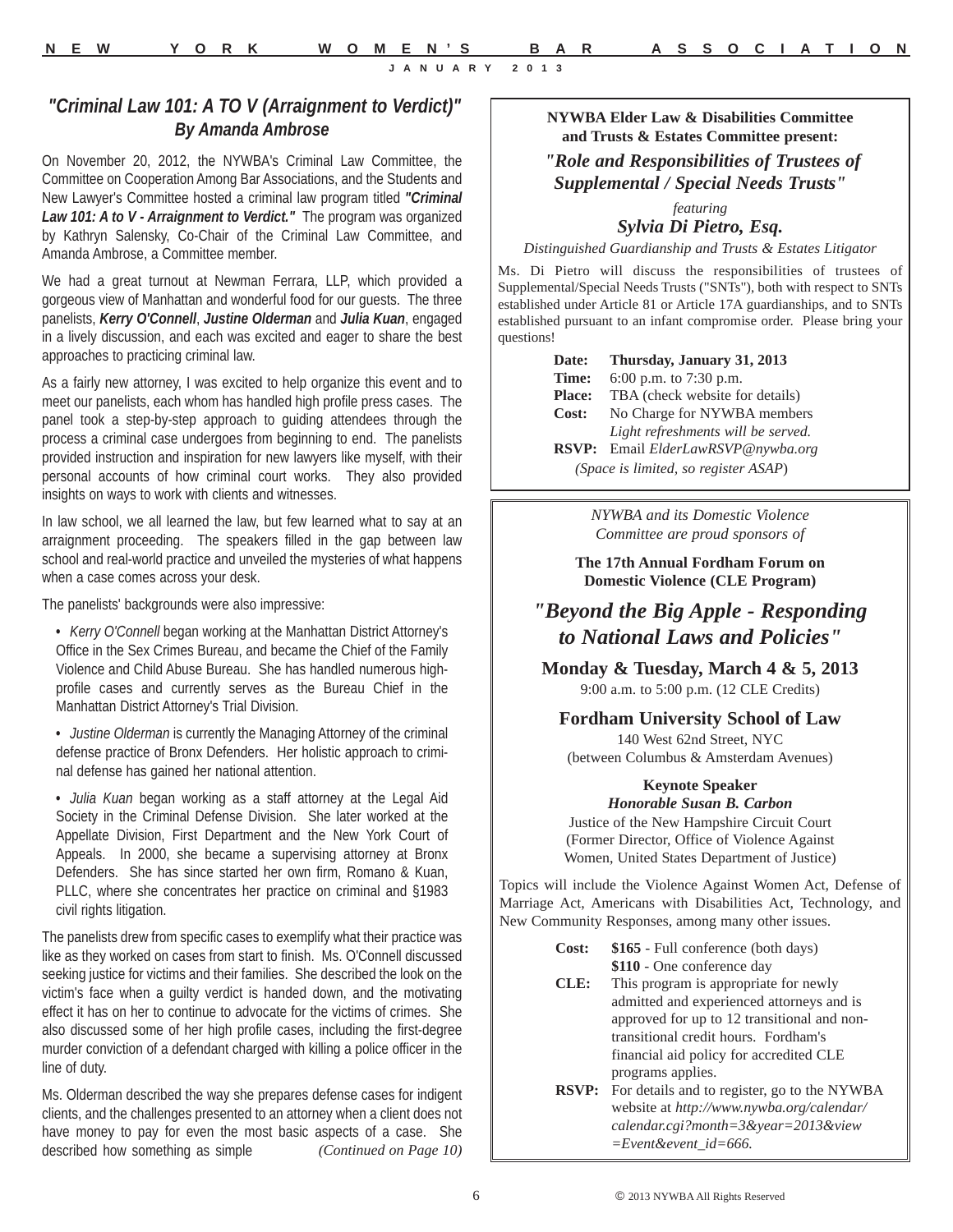# **Matrimonial & Family Law Committee COCKTAIL RECEPTION**

The Matrimonial & Family Law Committee is hosting a cocktail reception for new and long-standing committee members to meet, share experiences, and informally discuss current trends in the field. Representatives from the *Matrimonial Pro Bono Project* and the *Association of Family and Conciliation Courts* ("AFCC") will be on hand to share information with members.

| Date: Wednesday, January 16, 2013, 6:00 p.m.      |
|---------------------------------------------------|
| Place: Blank Rome LLP, 405 Lexington Avenue       |
| The Chrysler Building at 42nd Street, NYC         |
| <b>Cost:</b> Complementary for Committee Members  |
| (Note - This event is for 2012-2013 members only) |
| RSVP: MFrsvp@nywba.org                            |

*Due to space limitations, advance registration is required.*

Check out job postings on the NYWBA website: *http://new.nywba.org/job\_postings/.* To post a job opening, please contact *info@nywba.org*.

someone who's incapacitated. Often state law does not recognize unmarried couples as family, so if you want your partner to be able to make these decisions on your behalf, you should name your partner as your health-care agent.

**Domestic partnership agreement** - Generally, the law does not always spell out the financial rights and responsibilities of domestic partners. To address these issues, live-in partners can use a domestic partnership agreement (if recognized in their state), which is a contract that addresses the sharing of income, expenses, and property.

In sum, unmarried couples face several potential estate planning and tax pitfalls, and state laws vary, so it's important to consult an attorney or advisor who is familiar with the state and federal laws that affect unmarried couples.



**Michael Salmon** is a Senior Financial Advisor with Ameriprise Financial, specializing in Financial Planning, Investment Portfolio Management, Retire-ment Planning Strategies, Estate Planning Strategies, and Saving for Education. He is an active public speaker and financial columnist. He is licensed and registered to conduct business in NY. Based on licenses and registrations he holds, he may also conduct business in MI, MA, OR, FL, PA, NM, NC, CA, RI, CT, KY, NJ, and LA. You can reach him at 646-964-9470 or *michael.b.salmon@ampf.com*.

Ameriprise Financial and its representatives do not provide tax or legal advice. Consult with your tax advisor or attorney regarding specific tax issues. Brokerage, investment and financial advisory services are made available through Ameriprise Financial Services, Inc. Member FINRA and SIPC.

> © 2013 Ameriprise Financial, Inc. All rights reserved Reprinted with permission.

**Estate Planning Issues for Unmarried Couples** *By Michael Salmon*

According to the U.S. Census Bureau, there were 7.7 million unmarried partners living in the same households in 2010. Yet there are several laws that are potentially beneficial to married couples that are not available to unmarried partners, especially when it comes to estate planning. That's why it's important to recognize the risks faced by unmarried partners and some potential ways to help mitigate these risks.

**Wills or trusts** - All states have probate laws that provide some protections for the surviving spouse, but generally no such protections exist for a surviving domestic partner. Therefore, it's vitally important for live-in partners to prepare estate planning documents, including wills and, in some cases, trusts. Through wills and trusts, you can provide for the financial support of your surviving partner after your death.

**Titling assets** - How your assets are titled can determine their disposition upon your death. For example, if you want your partner to receive your home at your death, you could title it in both names as joint tenants with rights of survivorship. However, retitling your home in this manner gives your partner ownership rights in the property. Also, depending on the value of the home, there may be gift tax and estate tax implications, and the home may be exposed to claims of your partner's creditors.

While you could simply leave your home to your partner through your will or trust, you may want other family members to ultimately receive the home after your partner dies. In this case, you could create a life estate for your partner, allowing him or her the right to remain in the home for life, while naming other beneficiaries to receive title to the property at the death of your partner.

**Beneficiary designations** - Certain types of assets allow for their transfer at death through beneficiary designations. IRAs, life insurance, annuities, and 401(k) accounts are some examples. However, it's important to remember that generally, the beneficiaries named in these assets will receive them at your death, even if you make other provisions in your will or trust. So be sure your beneficiary designations are current and comply with your wishes.

**Power of attorney and health-care documents** - A durable power of attorney is a legal document that allows you to authorize someone to carry on your financial affairs and protect your property if you are unable to do so during a period of incapacity. Without this type of authorization, the courts may appoint one or more persons to act on your behalf. This proceeding can be expensive and time consuming, and you may not have any control over the person(s) appointed by the court. More importantly, your partner may not have access to needed financial support through your assets.

A health-care power of attorney or health-care proxy is a legal document in which you give your appointed agent the right to make certain health-care decisions on your behalf if you are unable to do so. Without this document, doctors and hospitals often rely on family members to make health-care decisions for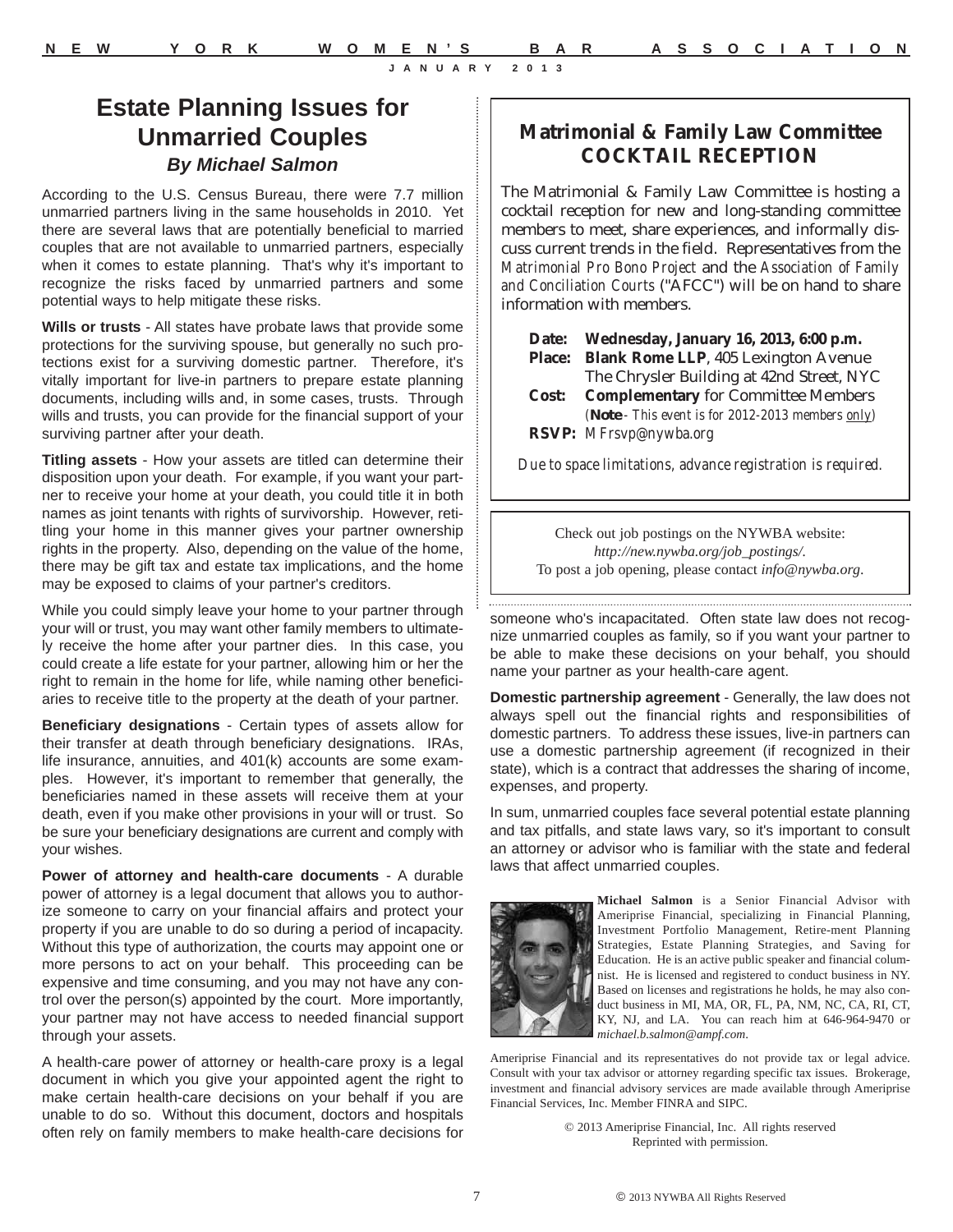**N E W Y O R K W O M E N'S B A R A S S O C I A T I O N**

**JANUARY 2013**

A D V E R T I S E M E N T

# Julie Hyman, PC

Divorce Attorney Vice President, NYWBA

HOME AND HOME/OFFICE AT THE EXCLUSIVE **SOLARIA RIVERDALE** 

640 West 237th Street Suites 10D-11D Riverdale, NY 10469 Tel/Fax: (347) 449-6398 www.juliehyman.com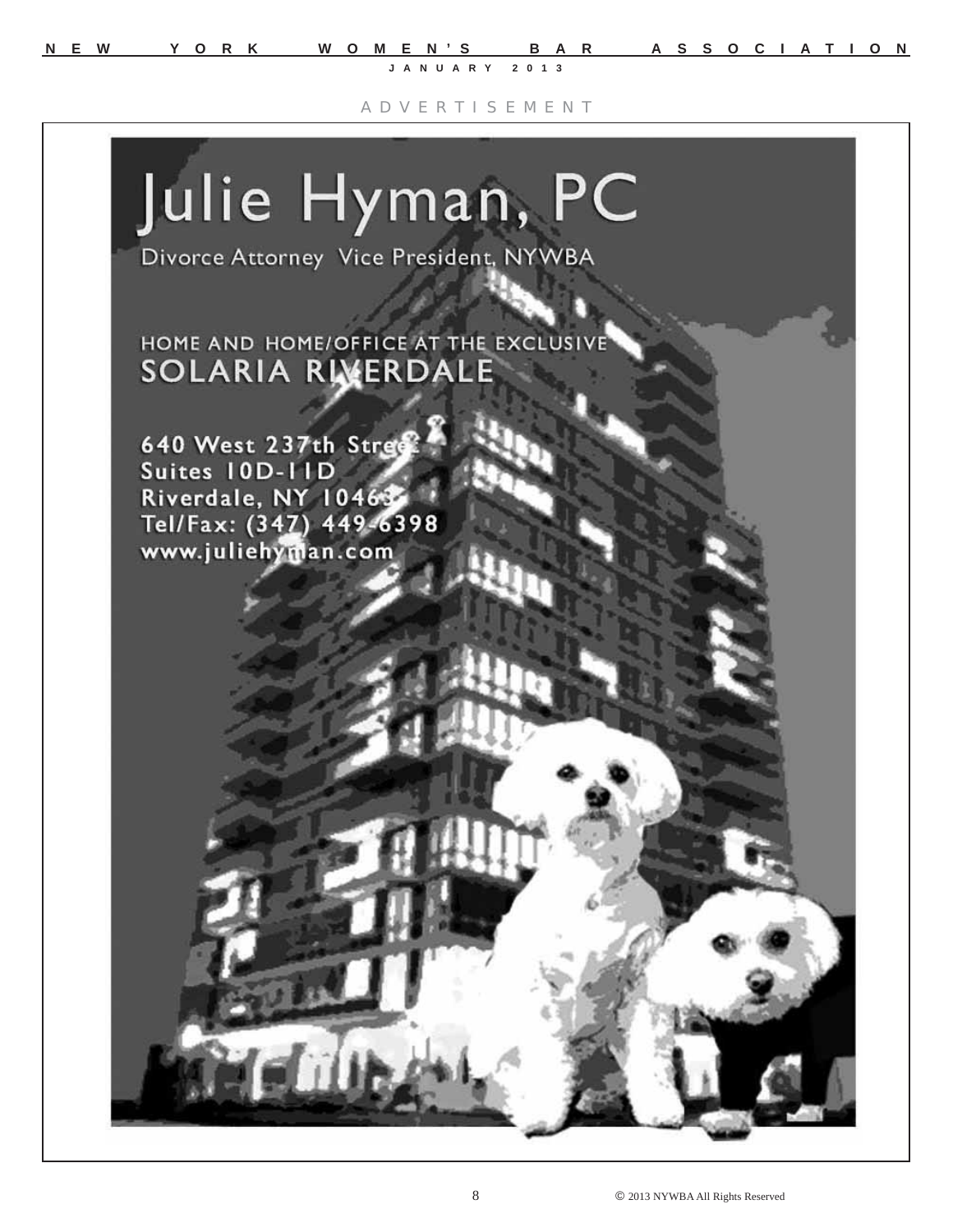New York Women's Bar Association **Working Parents Committee** 

## *"Brown Bag Lunch Meeting"*

Under the leadership of Co-Chairs **Christine Harman**, **Melanie Chieu** and **Victoria Turchetti**, the Committee will discuss topics of interest to members and make further plans for 2013. All NYWBA members and prospective members are welcome.

Date: **Wednesday, January 16, 2012, 12:30 p.m.** Place: **Berkman Bottger Newman & Rodd, LLP** 521 Fifth Avenue, 31st fl (at 43rd Street), NYC RSVP: *WPChairs@nywba.org*

If you cannot attend but are interested in joining the Committee, send your contact info and any ideas for future programs and events to the Co-Chairs at *WPChairs@nywba.org*.

> The Committee thanks **Berkman Bottger Newman & Rodd, LLP** for hosting.

The panelists also highlighted the apparent contradiction between the decisions in Barocas v. Barocas, 94 A.D.3d 551, 942 N.Y.S.2d 491 (1st Dept. 2012) on the one hand, and E.C.- P.v. P.P., 33 Misc.3d 1233(A); 2011 WL 6155727 at \*1 (N.Y. Sup. Dec. 12, 2011) and A.N. v. E.N., 37 Misc.3d 1201(A), 2012 WL 4335245 at \*1 (N.Y. Sup. Sept. 18, 2012), on the other. Though the Court in Barocas reaffirmed the difficulty of setting aside prenuptial agreements, the decisions in **E.C.-P. v. P.P.** and A.N. v. E.N. both found enough evidence to set agreements aside. (Note that E.C.-P. v. P.P. is on appeal. The Second Department issued a stay, and oral argument is expected in January 2013.)

Barocas is an important decision for practitioners for another reason. There, the First Department found that a spousal support waiver must be both fair and reasonable at the time the agreement is executed, as well as at the time of the divorce. From a drafter's perspective therefore, counsel should be mindful of the potential pitfalls of a spousal support waiver. It was suggested by one panelist that, where such a waiver exists, perhaps a more generous distributive award might help to avoid this issue. Alternatively, omitting spousal support from the agreement might be the more prudent path.

The unique format of this well-attended program provided attendees with an opportunity to participate in a high level, academic colloquy. Kudos to the NYWBA Matrimonial & Family Law Committee, and many thanks to the panelists and to Blank Rome LLP for hosting and providing refreshments.

*Magnolia D. Levy is a partner at McLaughlin & Stern, LLP and advises clients in all aspects of matrimonial and family law including pre- and post-nuptial agreements, divorce negotiation and litigation, equitable distribution, spousal support, custody and visitation issues. She is a member of the Matrimonial and Family Law Committee.* 

**The Prenuptial Agreement from Creation to Destruction** *By Magnolia D. Levy*

Prenuptial agreements - What is your strategy? Every attorney who has prepared or litigated a prenuptial agreement has one. On December 5, 2012, members of the Matrimonial and Family Law Committee gathered at the offices of Blank Rome, LLP for a lively and engaging discussion on *"The Art of The Prenuptial Agreement: Construction & Destruction."*

The program featured *Hon. Laura E. Drager*, one of New York County's Matrimonial Part Justices; *Eric Wrubel*, a partner in the Matrimonial Department of McLaughlin & Stern, LLP; and *Laurie S. Ruckel*, a partner in the Trusts and Estates Department at Loeb & Loeb, LLP. Each panelist brought a different perspective to the table, and the program evolved into a spirited roundtable discussion among the panelists and audience. *Magnolia D. Levy*, a partner in the Matrimonial Department at McLaughlin & Stern, LLP, moderated the evening.

The discussion opened with a question directed to Ms. Ruckel, the lone trusts and estates practitioner in a room packed with matrimonial lawyers. When asked to give her top objectives for a prenuptial agreement, Ms. Ruckel noted that for many clients and T&E attorneys, an important goal is to avoid litigation. This immediately sparked debate. While staying out of a courtroom may be the goal, some seasoned practitioners noted that they have had clients, who, blinded by love, are prepared to accept a deal that is less than fair.

What to do when the intractability of a spouse (or your adversary) results in a one-sided agreement? While your initial goal may be to tie down the language, if the parties are unable to agree to terms, sometimes leaving it more ambiguous might be helpful. This way, if divorce follows, your client's divorce counsel has leverage with which to negotiate a more favorable deal, rather than just accepting the relatively unfavorable terms in the prenuptial agreement. From the court's perspective however, the existence of a prenuptial agreement (ambiguous or not) is often a welcome sight, since it significantly limits issues to be litigated. This topic fostered a fair amount of debate among members of the audience, who were invited to participate in the discussion and pose questions to the panelists.

The panelists also discussed how to proceed when a client expresses a desire to sign an agreement notwithstanding your legal counsel to the contrary. Virtually every attorney in the room agreed that they have discussed with clients the wisdom of marrying someone who insists on a one-sided agreement. Notably however, almost no one had represented a client who refused to walk down the aisle based solely on the attorney's advice. For those practitioners who choose to continue with the representation in this situation, it is essential that they write a letter to the client identifying the problematic areas and confirming that the agreement is being signed against the advice of counsel. In many cases, this letter will prompt the client to reflect on what is important to them and lead them to reassess their position. The letter also has the added benefit of ensuring that there are no memory lapses later (either by the client or the attorney).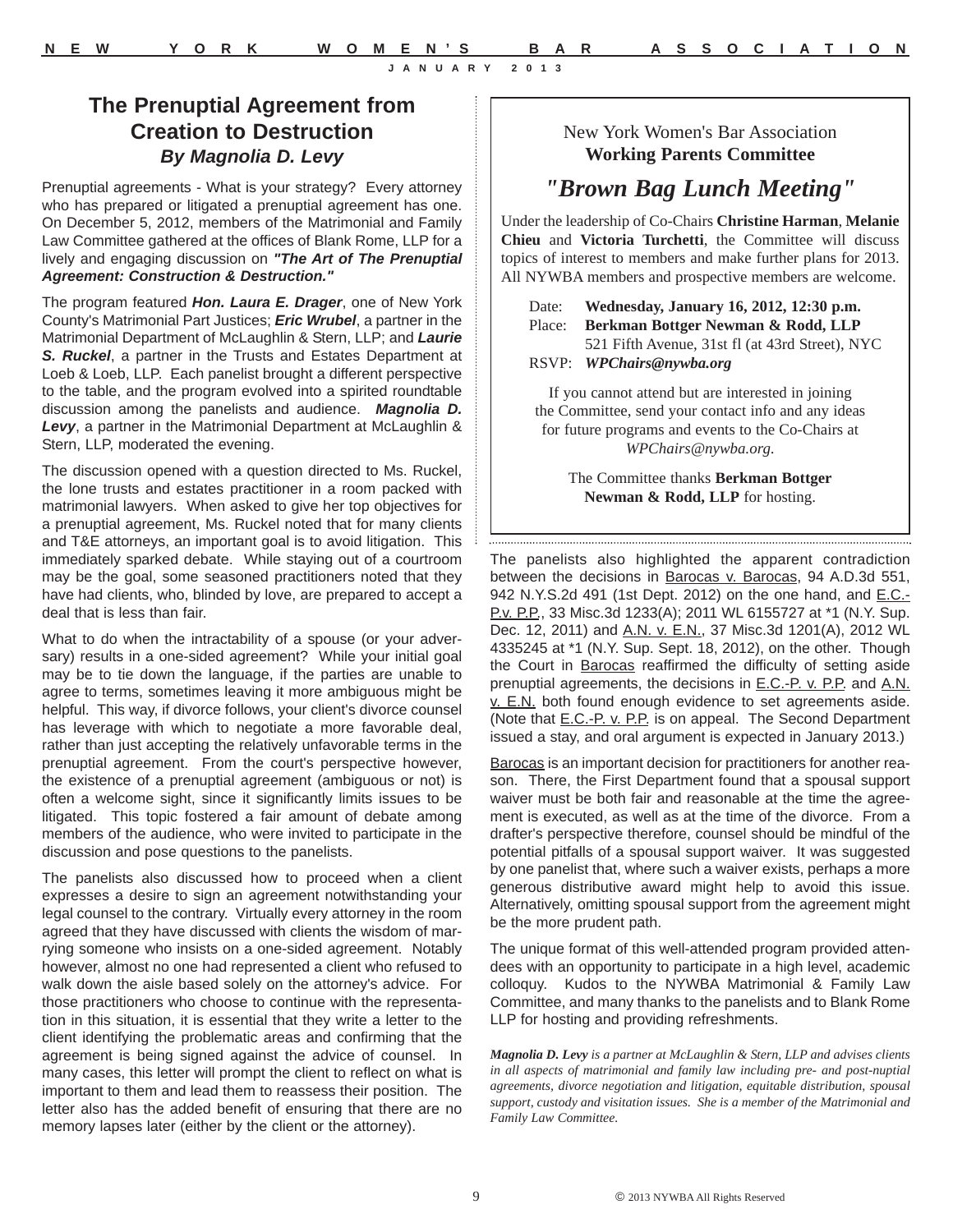D V E R T I S E M E N

Ameriprise Financia

# When it comes to retirement accounts, sometimes less is more.

It's easy to lose perpective when you have multiple 401(k)s and IRAs. Consolidating your retirement accounts into an Ameriprise® IRA can help you manage your complete retirement picture — and build a personal plan tailored to vour retirement dreams.

Learn how you can put your confident retirement more within reach.

Our Advisors, Your Dreams, MORE WITHIN REACH®

| Call me today at (646) 964.9470<br>Michael B. Salmon  | 122 E 42nd St                                        |
|-------------------------------------------------------|------------------------------------------------------|
| New York Women's Bar Association<br>Financial Advisor | New York, NY 10168                                   |
|                                                       | 646-964-9470                                         |
|                                                       | michael.b.salmon@ampf.com<br>囟                       |
|                                                       | www.ameripriseadvisors.com/<br>Æ<br>michael.b.salmon |

SIPC. Ameriprise Financial @ 2012 Ameriprise Financial, Inc. All rights reserved.

#### **NYWBA Matrimonial & Family Law Committee CLE Program**

#### *"Crafting an Examination of the Custody Forensic Expert as the Attorney for the Child"*

This CLE program will feature speakers *Susan Bender, Esq.*, distinguished matrimonial & family law attorney and partner at Bender Rosenthal Isaacs & Richter LLP, and *Hon. Debra Kaplan*, Justice of the Supreme Court, New York County. Planning for this program is underway and additional details will be available soon.

| Wednesday, February 6, 2013                                                      |  |  |
|----------------------------------------------------------------------------------|--|--|
| 6:00 p.m. (No one will be admitted after 6:30 p.m.)                              |  |  |
| Blank Rome LLP, 405 Lexington Avenue                                             |  |  |
| The Chrysler Building at 42nd Street, NYC                                        |  |  |
| Credits TBA* (accreditation pending)                                             |  |  |
| Free for members**                                                               |  |  |
| (You must be a member to attend)                                                 |  |  |
| MFrsvp@nywba.org (Due to space limitations,<br>advance registration is required) |  |  |
|                                                                                  |  |  |

*The Committee thanks Blank Rome LLP for hosting & refreshments.*

**\* CLE:** NYWBA is a chapter of the Women's Bar Association of the State of New York, an accredited CLE provider. Approval of CLE credit is pending in accordance with the requirements of the NYS CLE Board for the above-listed credit hours for established attorneys and as transitional credit hours for newly admitted attorneys.

**\*\* Membership:** If you are not a current member, it's easy to join or renew using our secure online membership form at *www.nywba.org/Membership*.

#### *Criminal Law 101 (Continued from Page 6)*

as the matter of bail can be hugely prejudicial to her clients. She also spoke about how she tirelessly investigates each case to uncover the true facts of the crime needed to prove her client's innocence.

Ms. Kuan enjoys the freedom to work through the varying aspects of a case as a private practitioner. She can dive deeper into a case when the defendant has a possible civil claim, such as in the case of prisoners who have been abused by guards. She also discussed her success in obtaining a reversal in a case in which an innocent man was imprisoned for four years due to the government's failure to turn over exculpatory evidence.

Finally, the panelists discussed how to approach a case during each stage of its life, and how navigate through facts that support your case at arraignment, during bail applications, hearings, and trials.

This program was a great introduction to criminal law and provided fresh insights on case progression, advocacy, and courtroom demeanor. All of the panelists offered practical advice, and the discussion was energetic and interesting. Audience members walked away with deeper understanding of the real-world process a case undergoes during each stage from arraignment to verdict.

Many thanks to the panelists for their participation, and to the Committees for their support.

*Amanda Ambrose graduated from Pace University School of Law in 2009. She has served as a Law Fellow for Judge William McGuire, Deputy Administrative Judge of the Bronx Criminal Court, and is dedicated to practicing criminal law.*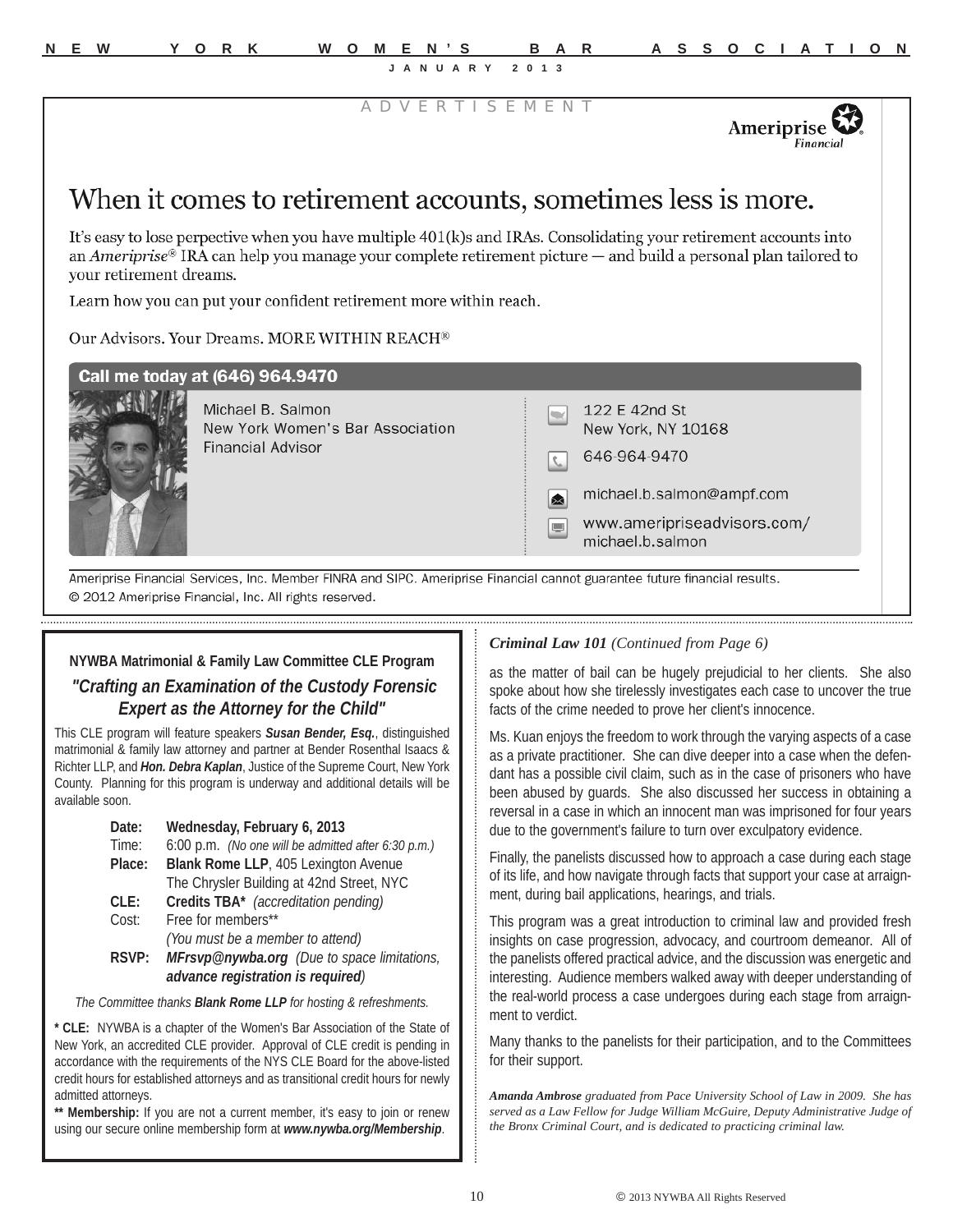#### **What Do Veterans' Benefits Have to do with Your Practice?** *By Antonia J. Martinez*

During client interviews, do you ask whether your client or a family member served in the armed forces? You should. Regardless of your area of specialization, you will distinguish yourself and your practice if you know what benefits may be available to veterans and their family members. Members of the public who served in our armed forces are often unaware they may be entitled to benefits, and they may not even know to ask you about possible benefits or how their status as a veteran may affect their rights. Enhancing your knowledge in this area can benefit your clients, as well as your practice.

The Elder Law & Disabilities Committee has arranged for a terrific CLE program on Veterans' Benefits to be held on March 14, 2013. Entitled *"Why Your Client's Status as a Veteran Can Be Important to Your Client & Practice,"* the program will feature distinguished speaker *Felicia Pasculli, Esq.*, a Certified Elder Law Attorney and an expert on veterans' benefits. For details about this CLE, see the announcement on page 2.

Why should you attend the CLE program? Your client's status as a veteran can affect the advice that should be given in various fields of law. Your client may be entitled to health care benefits, prescription drugs, medical exams, residence in a Veterans' home, burial rights, and other financial benefits. If your client is purchasing real estate, veteran status is relevant for determining whose name should be on the deed or ownership papers. If they are starting a small business, their status can affect their ability to obtain a business or home loan.

If a matrimonial attorney advising a client contemplating divorce does not know the spouse is a veteran, the attorney will not know what rights and benefits may be forfeited that normally inure to a non-veteran spouse. Practitioners in the matrimonial and trusts & estates fields should also know whether a veteran's surviving or divorced spouse is entitled to survivor benefits, and whether those benefits terminate upon remarriage. Surviving parents of deceased veterans should similarly be advised if they qualify for entitlements.

In elder law and disabilities practices, practitioners should know that a different set of eligibility rules and transfer provisions apply to veterans under Medicaid, as compared to benefits provided by the Veterans Administration ("VA").

For example, assume that Sally, a veteran, receives monthly income of \$3,000, consisting of \$2,500 Social Security and \$500 dividend income. Each month, she spends \$200 on prescriptions and \$2,000 on an aide to provide home assistance. For normal Medicaid purposes, she has \$3,000 of monthly income, but under VA rules, Sally has only \$800 of monthly income (\$3,000 less the \$2,200 total cost of home care and prescription drugs). Sally may be entitled to benefits because her annual income under the VA calculations is only \$9,600 (\$800 monthly x 12 months). As a result, she may also qualify for Aid & Attendance, an added monthly source under the VA pension program, for veterans and their spouses who require the aid of another to perform the activities of daily living. (While this is available to the veteran's current spouse, it is not available to a divorced spouse of a veteran.)

There are a myriad of other examples where the veteran status of a client, or the client's wife or heirs, impacts their benefits, rights and obligations, such as:

### *Expand Your Practice!* **Apply in January 2013 to Represent Clients before the VA, and Use NYWBA's March 14 CLE to Meet VA CLE Requirements!**

As noted in Antonia Martinez's accompanying article, veterans are often entitled to different rights and benefits than non-veterans. Some of those rights can be asserted in court proceedings, but others must be adjudicated before the Veterans Administration (VA).

**Attorney Certification** - Attorneys must be certified to practice before the VA. (See application instructions, below).

**VA CLE Requirements** - Lawyers seeking certification must have attended at least three CLE hours on veterans' rights and benefits.

**NYWBA CLE on Veterans Benefits** - On March 14, NYWBA will present a 3 credit CLE program that qualifies participants for VA accreditation.

#### **VA Attorney Practice Application Procedure -**

- **•** Go to *www.va.gov*, click on "About VA", then "Organizations," then "General Counsel," and select "Accreditation." Complete VA Form 21a, and respond to all questions, including providing references.
- **•** Email a PDF of completed form to *ogcaccreditationmailbox@va.gov*, fax it to 202-495-5457, or mail it to U.S. Veterans Administration, Office of General Counsel (022D), 810 Vermont Ave., NW, Washington, DC 20420.

**•** Initial accreditation takes about 30 days. Notice of approval (or rejection) is sent in writing, with an accreditation number. To verify you are correctly listed go to *www.va.gov/ogc/apps/accreditation/index.html*.

**•** You need **3.0 total CLE credits** from coursework relating to veterans' benefits to complete accreditation.

**• To have CLE credits earned at the NYWBA's March 14 CLE program on Veterans' Benefits count toward your VA CLE accreditation, you must apply for VA certification in advance (at least a month before the program).** *Therefore, you should submit your application to the VA as soon as possible, and no later than the end of January.*

**•** For a spouse of a veteran to qualify for a pension, the veteran must be deceased.

- **•** Many "presumptive" illnesses may automatically result in a "service-connected disability status."
- **•** A person with 70% or more of a service-connected disability is entitled to long term care coverage by the VA.
- **•** There are special protections provided to returning service persons concerning regaining their former employment.

These issues and more will be discussed at our upcoming CLE. We hope to see you there.

We also hope that you will consider applying to represent clients before the Veterans Administration. (See inset above for details on how to apply and how to have the CLE program in March count towards the VA's CLE accreditation requirements.)

*Antonia J. Martinez (elderlawtimes@yahoo.com) devotes her professional time to trusts & estates and elder law matters. She serves as Co-Chair of the NYWBA Elder Law & Disabilities Committee and is a member of the Executive Committee of the NYSBA Elder Law Section, serving as Vice Chair of its Veterans' Affairs and Mediation Committees. She is a graduate of Harvard Law School.*